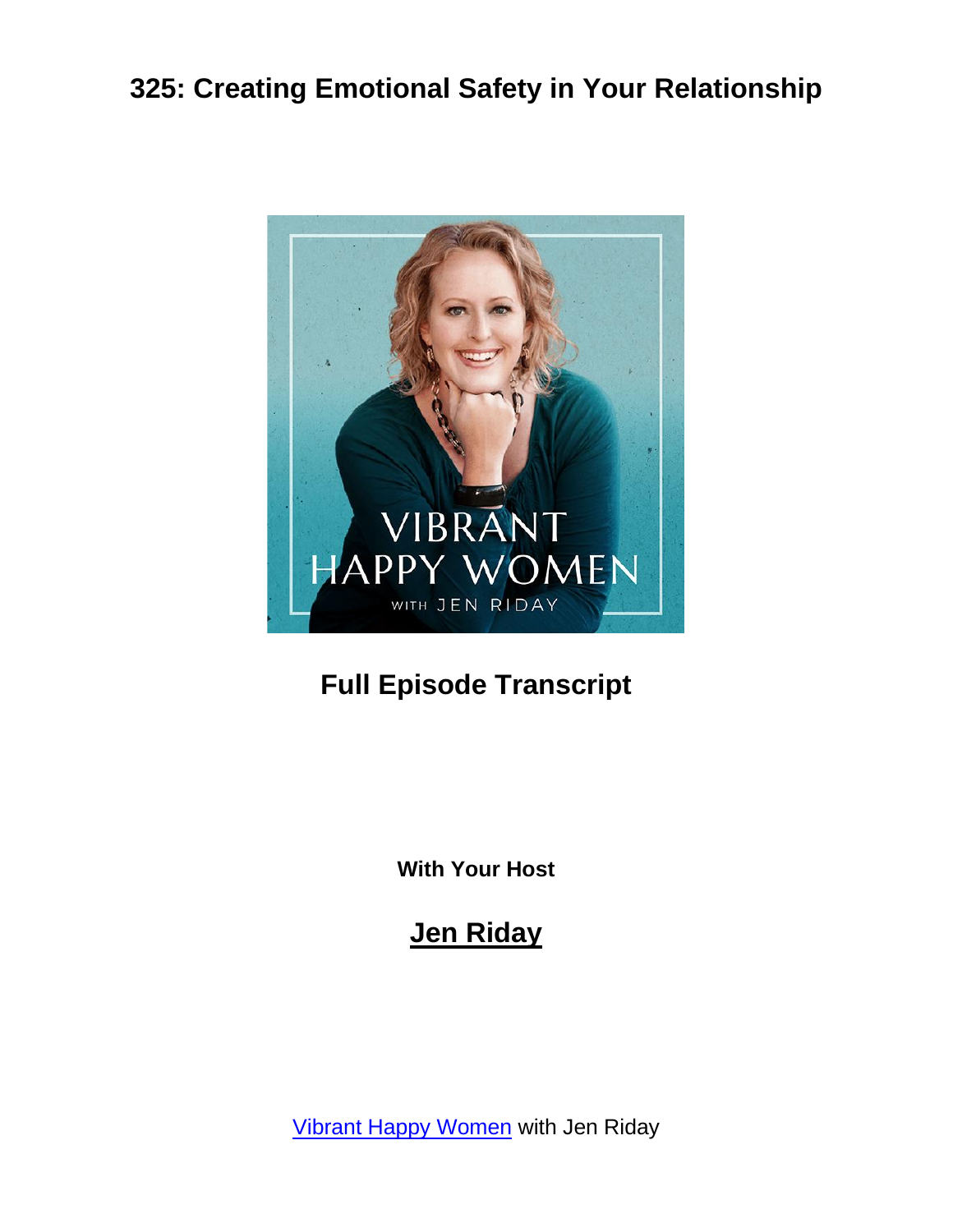You're listening to the Vibrant Happy Women podcast. I'm Dr. Jen Riday, and on this episode I'm talking about how to create emotional safety in your marriage or other significant relationships. Stay tuned.

Hi, I'm Jen Riday. This podcast is for women who want to feel more vibrant, happy, aligned, and alive. You'll gain the emotional, physical, and spiritual tools you need to get your sparkle back and ensure that depression, anxiety, and struggle don't rule your life. Welcome to the Vibrant Happy Women Podcast.

Hey there my friends. So, emotional safety. I think we all know we want it. It sounds amazing but what is it and why do we need it? I believe emotional safety to be the ability to feel safe in revealing our true self to another person. We will often feel capable of being vulnerable, being authentic when we feel emotionally safe. And I believe also that when we feel emotionally safe we feel as if the other person truly sees us, hears us, values us, and even loves us.

So, if you're not feeling those things in your marriage or in your relationship with a significant other this episode is for you. So emotional safety again is the ability to feel safe in revealing your true self to another person. Now, the foundation of emotional safety is interesting, revealing your true self. To start to feel emotionally safe you really do need to start with yourself, who is your true self, do you know her? Who are you truly at the heart level? We all think we have beliefs and that we have values.

But I want to pull it back and help you see that every belief that you have is simply a thought you've thought a lot of times. A thought that has generated a good result for you, it's worked for you. So, you choose to keep it as a belief and a belief that you assign significance to becomes a value.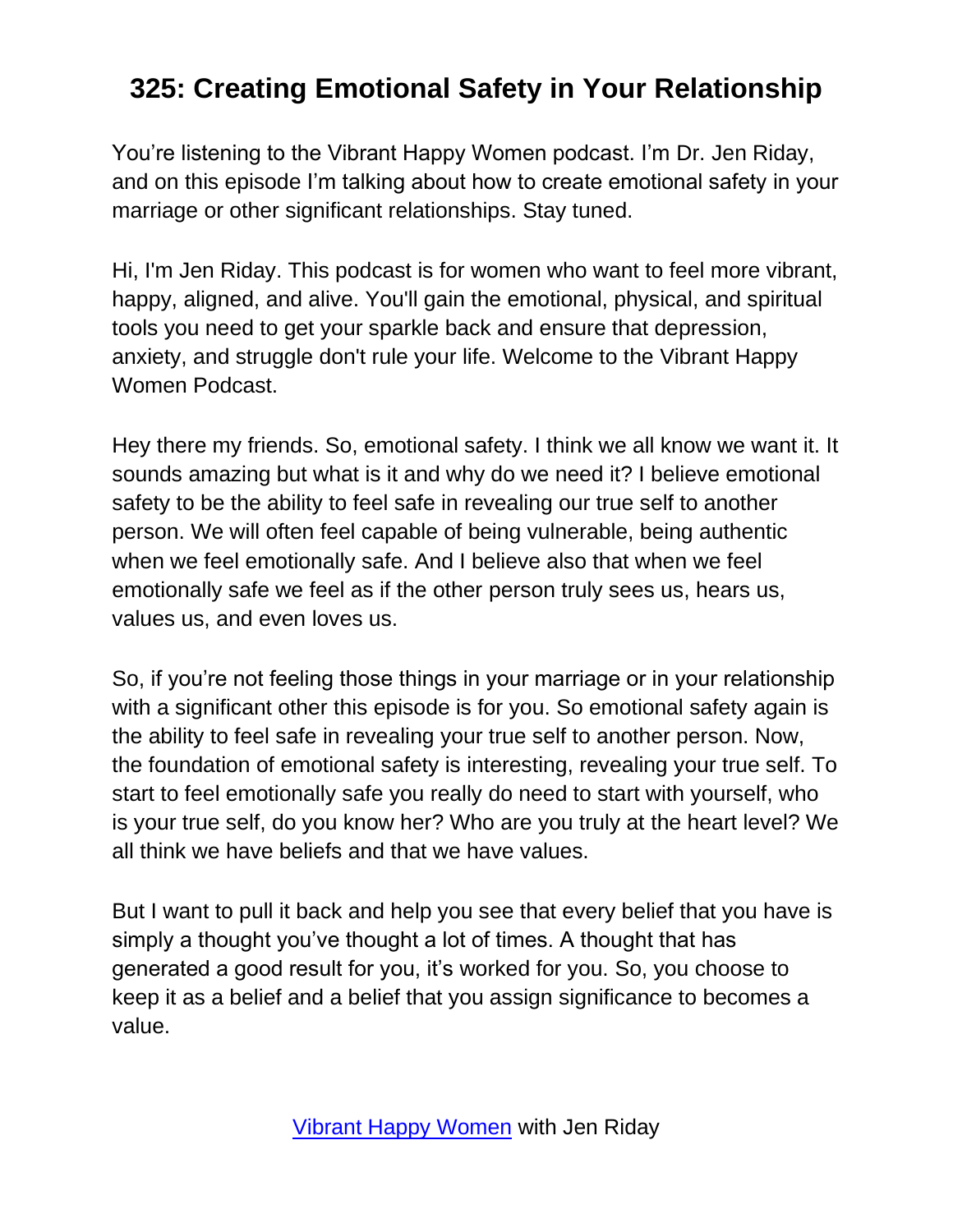You've heard me say on this podcast before that my parents were taught that hard work is essential, it is the top most important value to be a hard worker. Where did they get that thought or belief? Well, they heard it again and again from their families of origin. They had experience with that, that belief working and giving them results they want and so that became a part of their identities. So emotional safety really does start with identifying what you believe and think to be true.

All of us have beliefs about ourselves but also beliefs about how other people should act based on these values. You could call this kind of a blueprint. We have a blueprint for how our spouse should act. And what is your blueprint? If you were to journal about this right now, how should your partner, your husband, your spouse behave? Maybe you believe they should take out the trash and unload the dishwasher. They should be good at cooking. They should kiss you goodbye every morning and tell you that they love you every night.

You have beliefs that you have thought so many times, thoughts that you've thought so many times that they've become beliefs and sometimes even values. And this blueprint if it does not match the blueprint of your partner who has an entirely different set of beliefs and values based on their experiences it can generate a feeling of emotional unsafety, lack of emotional safety. So, you need to know what's important to you, who you are, how you think, what you believe, your values and then start to identify how your partner thinks and beliefs, and what values that they have.

These blueprints might not match but at the foundation when you can pull back and decide that, these are just my blueprints, that doesn't make them better than my partner's blueprint. These are my beliefs, my thoughts, my values, they are not better than my partner's, even though my parents do believe both of them that hard work is the top value, I do not share that belief. And I recognize their right to assign that as the most important belief,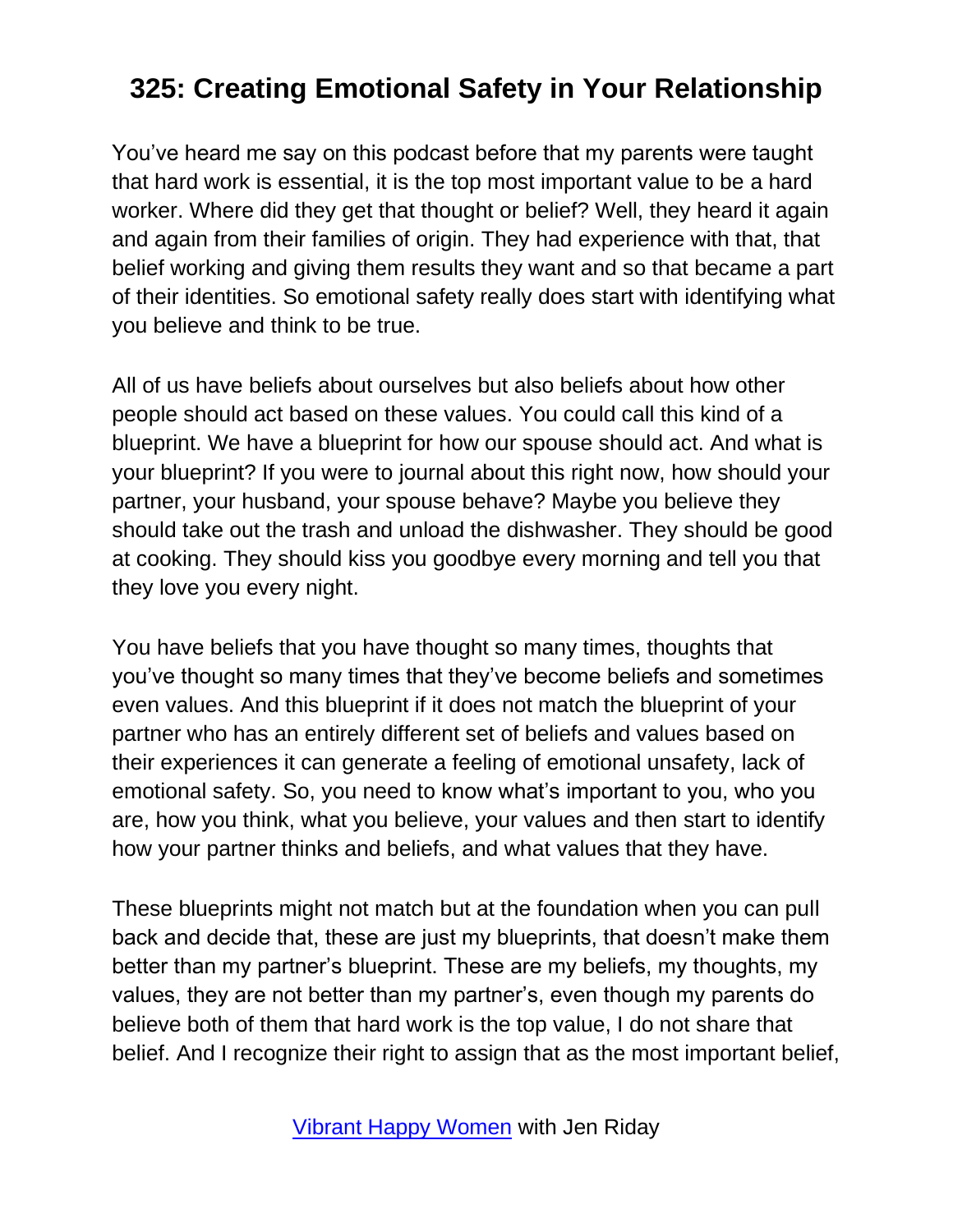to prioritize that value, that belief but I don't prioritize it the same. But I can respect that they do.

How does this look in a marriage relationship for example? I prioritize a clean and organized house much more highly than my spouse does. That is not important to him. So, my husband will often bring me research studies that show that kids that grow up in more mess and chaos have more creative minds. He tries to find support for his belief system, his value, the result he wants. Well, if I were to cling to the idea that my value is correct and his is wrong it would lead to conflict. He would not feel emotionally safe, and neither would I.

So, this knowing of what you value, what you believe and what you think is essential to starting to create that emotional safety. Now, that is just the thoughts aspect, the thoughts, and beliefs, and values aspect of this. It goes so much deeper. So, I have been sharing a workshop where I cover all of this very in depth, not just the thoughts but I like to talk a little bit more about the vagus nerve, toning the vagus nerve. Now, I'm going to explain that in a minute. But if you want to get the full workshop go grab it at jenriday.com/safe, jenriday.com/safe.

The workshop is free. You can watch the replay immediately and get a sense of what I shared in the workshop about toning your vagus nerve. Now, let me explain this aspect. For many, many years I wanted my husband to change. He should be more emotionally empathetic with me. He should be more sensitive. He should remember my birthday. Well, after a decade or more of that not working, he wasn't going to change. Isn't that the funniest lesson we wall need to learn in marriage or in relationships? He wasn't going to change.

I had to change because there was no other option. I decided to prioritize my happiness and let him think what he wanted to think. I started to respect that his values were different than mine. He believed and thought differently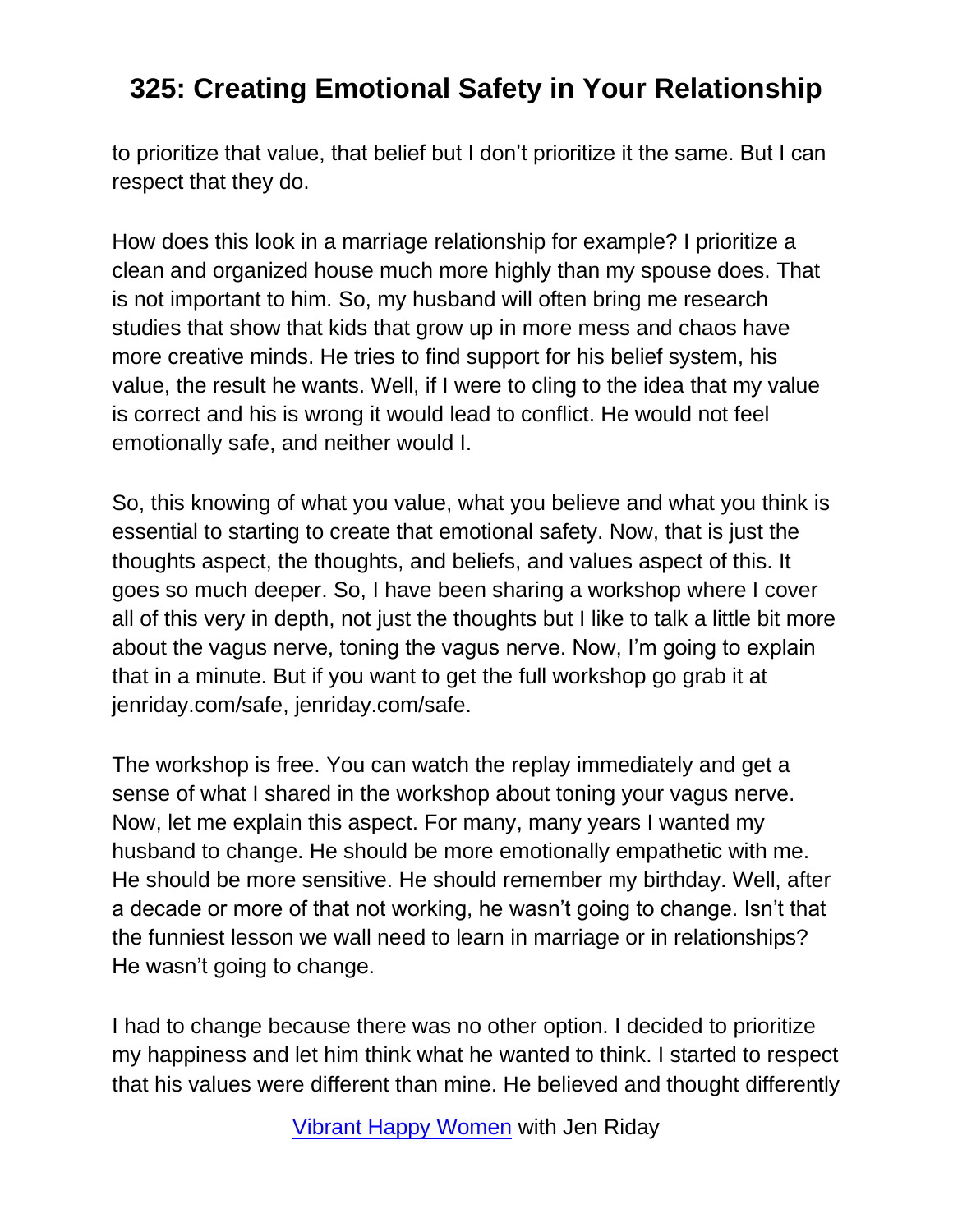than me and that's okay. We figured out ways to compromise. But that was all fine and good. It didn't get us to the core of emotional safety until I came to understand how the vagus nerve works to either kind of amp us up and activate our fight, or flight, or freeze, or kind of amp us down and push us down more towards the depression side of things.

We can go amp up towards anxiety or amp down toward depression or we can regulate right there in the middle. So, with that in mind, instead of always looking at behaviors in my partner, I pulled back and started to watch how I thought he seemed to be feeling. And I put that side by side with how I was feeling. You see, my husband and I to some extent, all of us to some extent, have some history of trauma, either big T Trauma or little t trauma, struggles, death, hardship, financial struggles. We all have things. We all have interesting interactions from our families of origin.

Well, my husband grew up with a mom who probably has bipolar disorder and is also on the autism spectrum. He developed what is called an insecure attachment style. A lot of us have this. That's not a problem. But that attachment style, that trauma wired his limbic system of his brain, the emotional region of his brain to be a little bit overactive. His amygdala which kind of initiates the whole process of responding to stimuli out there was overactive because of how he was raised.

Things that would not feel like a threat to most people feel like a threat to my husband. So much so that if I'm too emotional in either direction if I'm too happy he gets worried. If I'm a little bit sad he's nervous and his guard is up because his amygdala in the limbic area of his brain is overactive in response to his history of the past, his growing years with his parents. When I ignored his emotional response, his trauma history, his limbic system, and his vagus nerve, how this all works together to pump up his system to protect himself, I missed the ship. I missed the important information, I missed the train.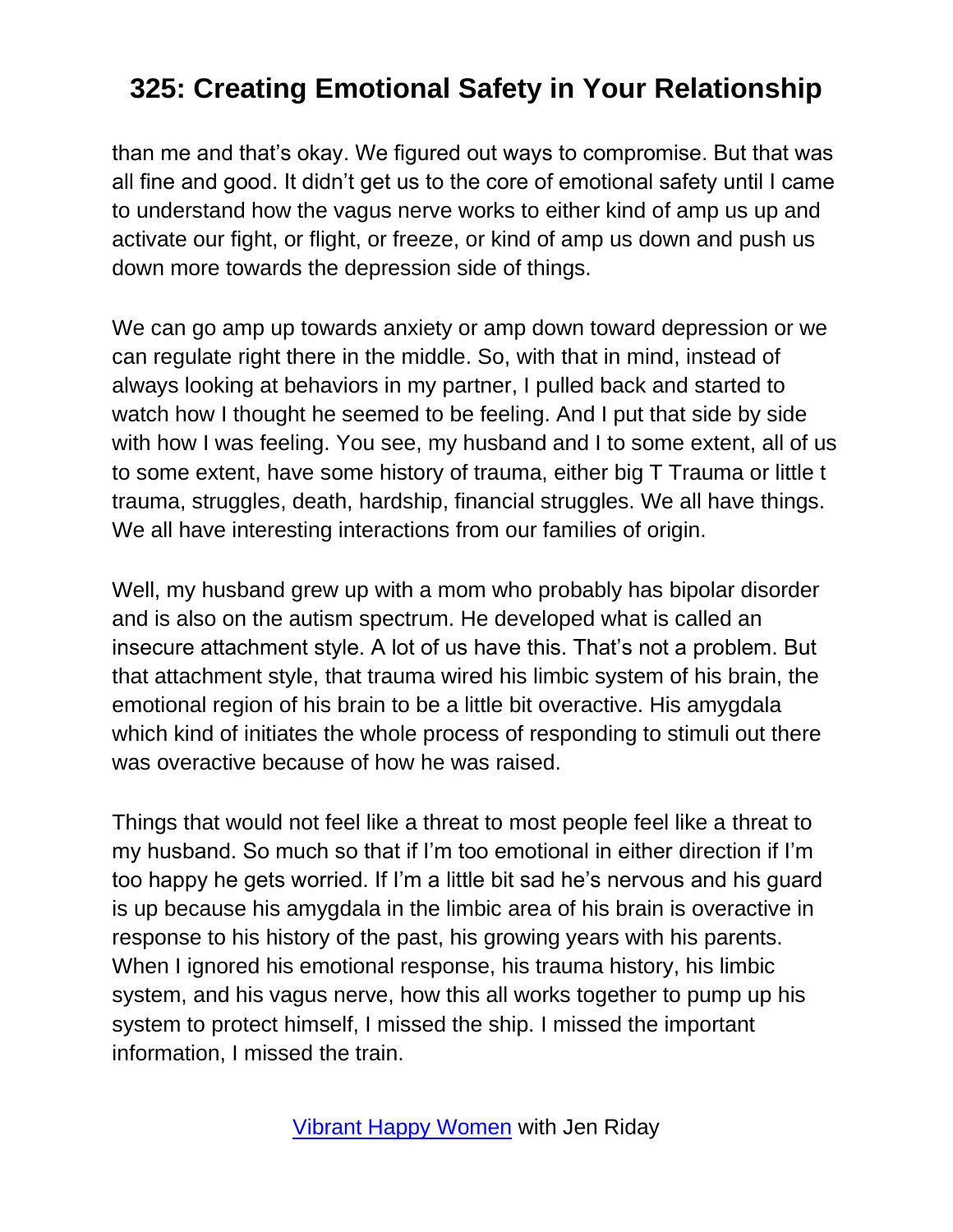So, in this workshop I'm sharing for free, how to create emotional safety in your marriage, again it's at jenriday.com/safe. Go watch it. I share some tips and tools on how I am helping to tone or calm the amygdala response, not just in my husband but in myself. The beauty about being a married couple and working on this together is you can be very close in close bodily contact, close eye contact. You can start mirroring your breath.

You can do this vagal toning work to kind of calm the trauma response in the brain which enables more emotional safety together. You can do it together really well when you live with someone, when you can be physically close. For example, when I first started doing this I one morning got into bed after I had brushed my teeth, got back into bed, and cuddled with my husband. And I was fascinated to hear his breath was kind of like this – and I was shocked. And I kind of said, "What's going on, are you really stressed out? Did you have a bad dream?"

He said, "Why?" He didn't really respond, he just said, "Why?" And I said, "Well, your breath is so shallow, that tells me your body's in fight or flight." And he didn't deny it, so I didn't press things. But what I did do was just lie there and be present with him, recognizing that all of his thoughts, all of his emotions were happening as a result of what was going on in the limbic system of his brain, based on a dream or some anxious thought he had at that moment.

And I was lying next to him, and I just concentrated on keeping my emotional nervous system, limbic system regulated, breathing deeply and slowly, inhaling for three, exhaling maybe a little bit longer, inhaling, exhaling. I did nothing, I said nothing, I wasn't trying to change him. But it was fascinating that just with that close contact and because our brains have mirror neurons which will mirror the emotional response of the people in whose presence we are, his breath began to slow. His nervous system began to sigh a lot.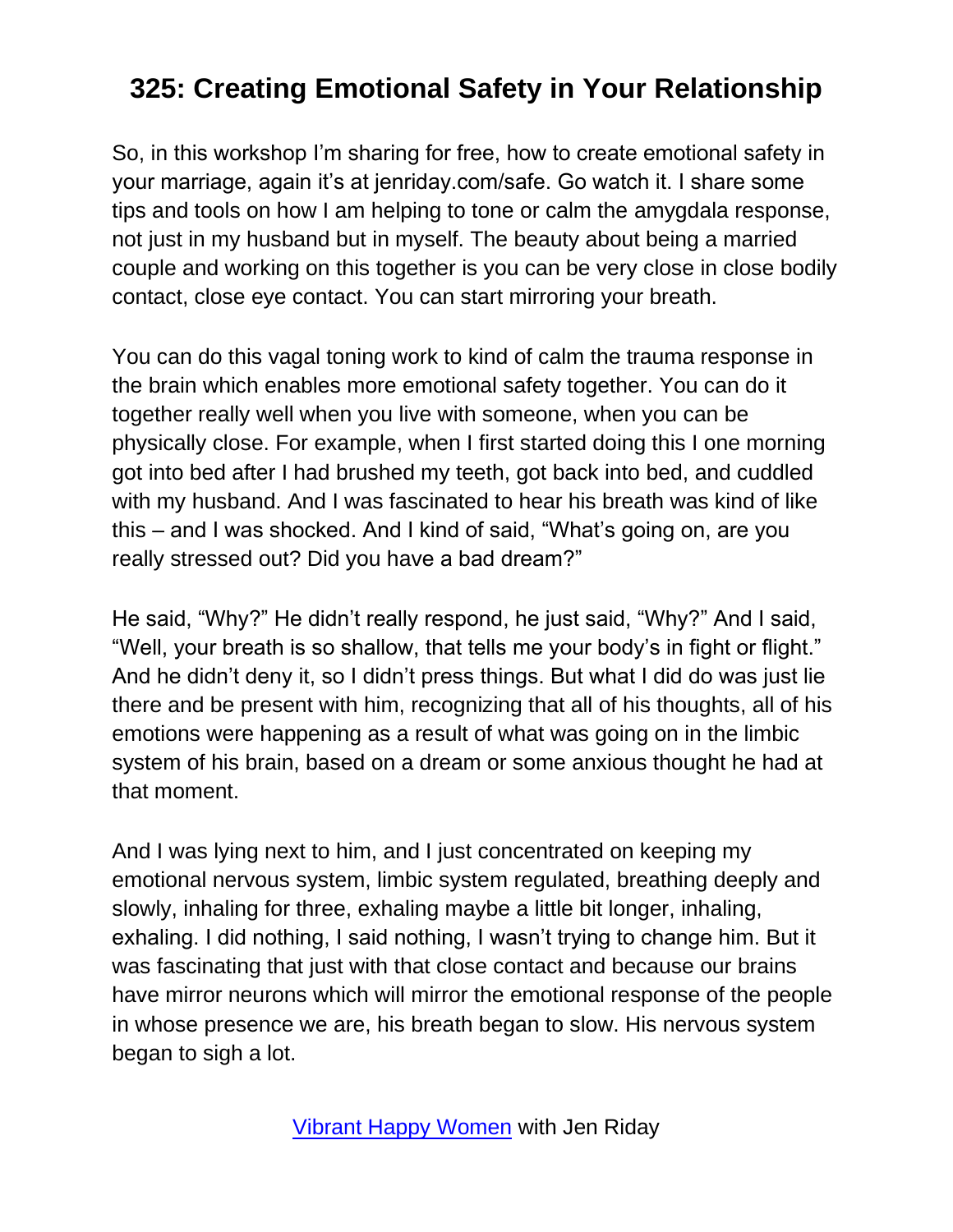I heard him yawning, all of these behaviors are a sign that his nervous system was metabolizing all of that cortisol and returning back to the rest and restore state of calm and safe. Notice I didn't have to lecture him to create emotional safety for me. I didn't have to do anything but use my breath, my body, my presence, my own emotional intelligence to help generate a shared emotionally safe space for the two of us while we were spooning that morning.

And it was fascinating because I didn't have to really do anything but be regulated myself. So, I started then from that point to experiment with a number of tools that help to regulate us when we're dysregulated emotionally. And I've been fascinated how much of a difference that makes in our marriage. In the past when my husband was grumpy or critical I took it personally and I just thought, he's being a jerk.

But now pulling back and analyzing this all from the perspective of the nervous system I recognize when he's starting to get hypercritical much like some of my kids. They need a bit of help regulating. And isn't that a beautiful gift we can give in our relationships? The same thing as I learned to share coregulation strategies, my husband can do it for me. He knows that if I'm nervous or stressed that we can have a good cuddle, or a good chat and he can mirror a calmer response with his deep breath.

We can do this for children who are having a tantrum. It does no good to talk and try to talk through it until they've regulated, so we can look them in the eyes and breathe, and calm them down. So, there are a number of other tools well beyond breathing that help us regulate our nervous systems and that we can use to help our partners and spouses coregulate with us. We can teach these tools to our kids, use them in our homes.

And you'd be surprised how much more quickly you begin to feel calm, steady, and emotionally safe as a baseline well beyond all of these talking strategies that don't really get us anywhere if we aren't addressing the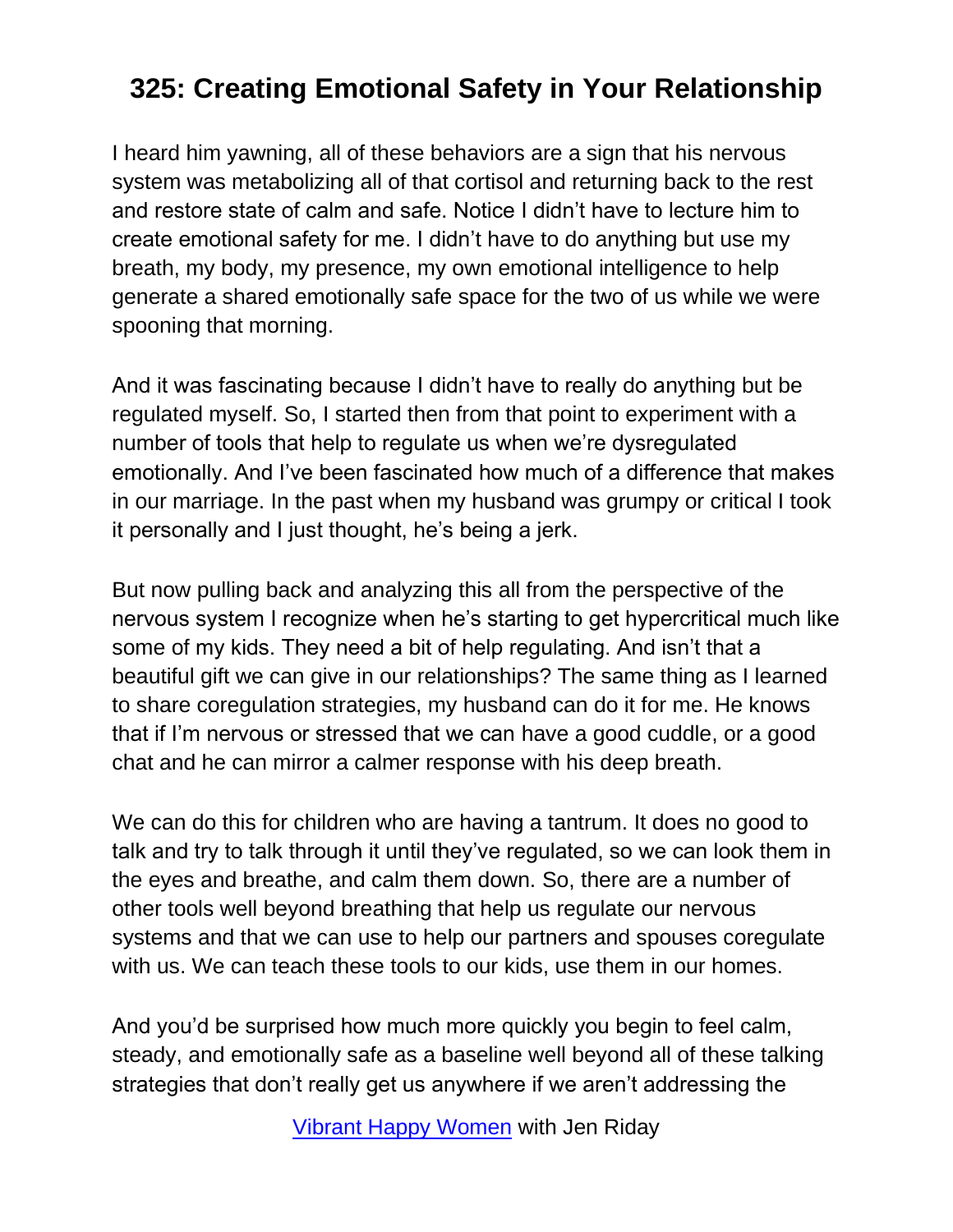baseline limbic emotional things going on in our nervous systems. So, if you would like to learn more and watch my free workshop you can get that at jenriday.com/safe, jenriday.com/safe. It's really good, it's interactive. I think you'll love it.

So, I'm going to be talking a lot more about polyvagal theory, vagal meaning the vagus nerve, vagal nerve toning, relaxing our amygdala response. We have just lived through a pandemic. A lot of us don't feel like we have the resources to reach out, and connect, and be intimate, and be vulnerable because we're self-protecting. We all need to calm ourselves. And as we learn these tools for ourselves thank heavens for the mirror neurons. The people in our proximity, the people around us pick up on our mood so fast.

As we learn to regulate, our spouses can then regulate, everything comes down to a baseline that's calmer and more emotionally safe. Now, of course, there are so many more things, I can't mention them all here. We have boundaries. We have thoughts and feelings, actions, results, thought tables, the feel it to heal it method, EFT tapping, so many powerful tools that really help us regulate our nervous systems, the foundation of a healthy marriage.

So if you'd like to learn more and get involved in that again go to jenriday.com/safe, watch the workshop and let me know what you think, send me an email at **support@jenriday.com** and tell me your thoughts, tell me how this is working for you because for me and for tons and tons of other women, it's making a huge difference to stop trying to change our partners and just think about generating co, co, and doubly emotionally safe spaces to be together in relationship.

So, to recap, you could spend years trying to get people to change behavior, but I can promise you, when you address the emotional and nervous system responses going on in the body, often learned through